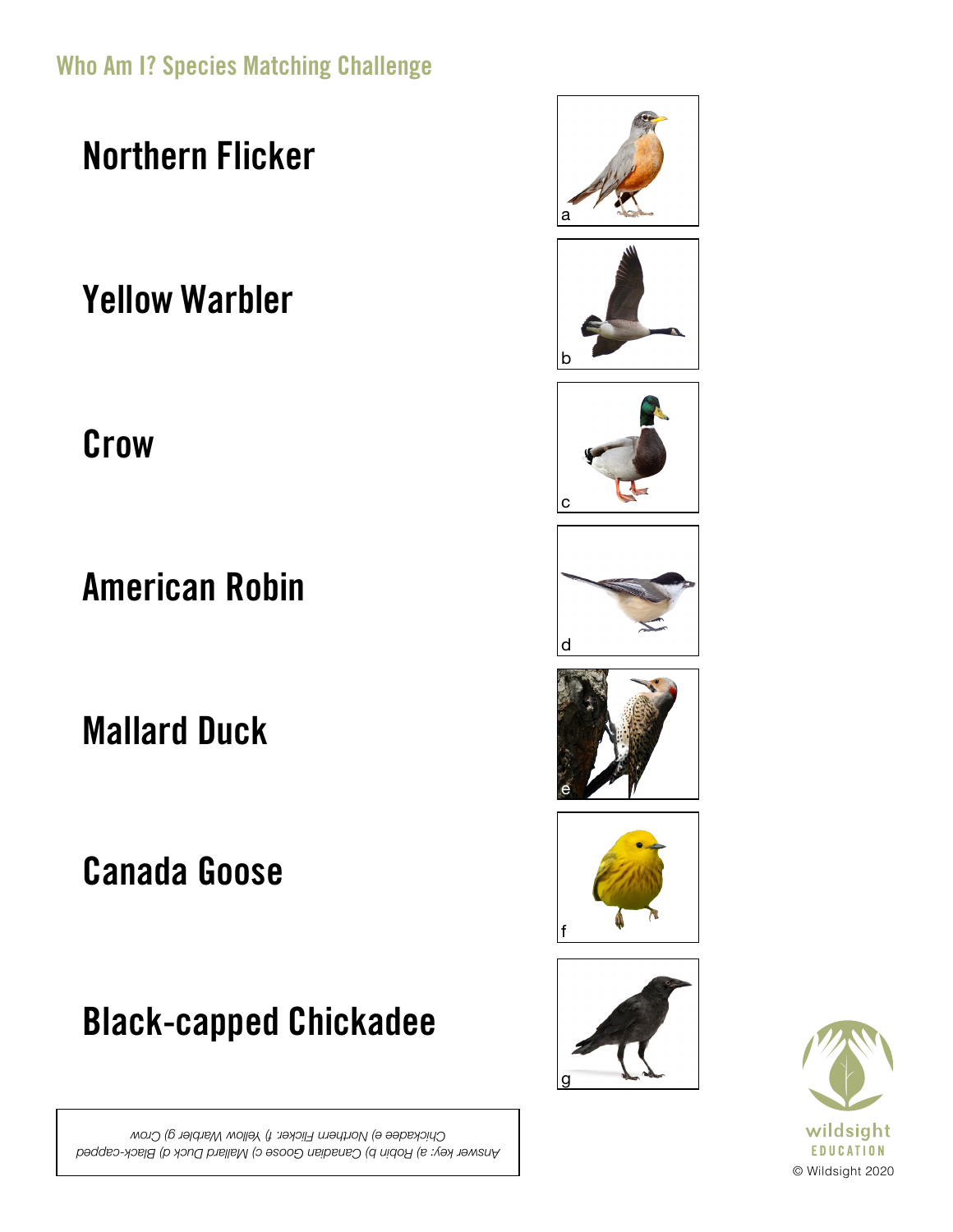## Who Am I? Video Challenge QUESTIONS

While you watch the Who [Am I Challenge video](https://vimeo.com/420336570), answer these questions. Pause the video after each bird's introduction and test your bird identification skills!

| 1. The first bird is $a(n)$ __________________________; a small, sparrow-sized bird with a black cap.           |                                                                                                                   |
|-----------------------------------------------------------------------------------------------------------------|-------------------------------------------------------------------------------------------------------------------|
| 3. Why would they fly to another tree to drop their wood chips, instead of dropping them right out of the hole? |                                                                                                                   |
|                                                                                                                 |                                                                                                                   |
|                                                                                                                 |                                                                                                                   |
| video is: male/female (circle one).                                                                             | 6. The third bird is a ____________________________; a teeny-tiny bird with special flight skills. The one in the |
| 7. You won't see them at a regular bird feeder, because they drink _________________________________            |                                                                                                                   |
|                                                                                                                 | 8. The fourth bird is a(n) __________________________; a medium-sized, brown bird with an orange belly.           |
| 9. Why do you think males of this species would be flying into windows repeatedly? _______________________      |                                                                                                                   |
| 10. The fifth bird is a(n) __________________________; a small, bright yellow bird.                             |                                                                                                                   |
| 11. What do you think this bird eats? (hint: it is hunting in the video) _________________________________      |                                                                                                                   |
| 12. The sixth bird is a(n) ____________________________; a large water bird with a green head.                  |                                                                                                                   |
| 13. When they put their tail feathers in the air and their heads under water, it's because they are             |                                                                                                                   |